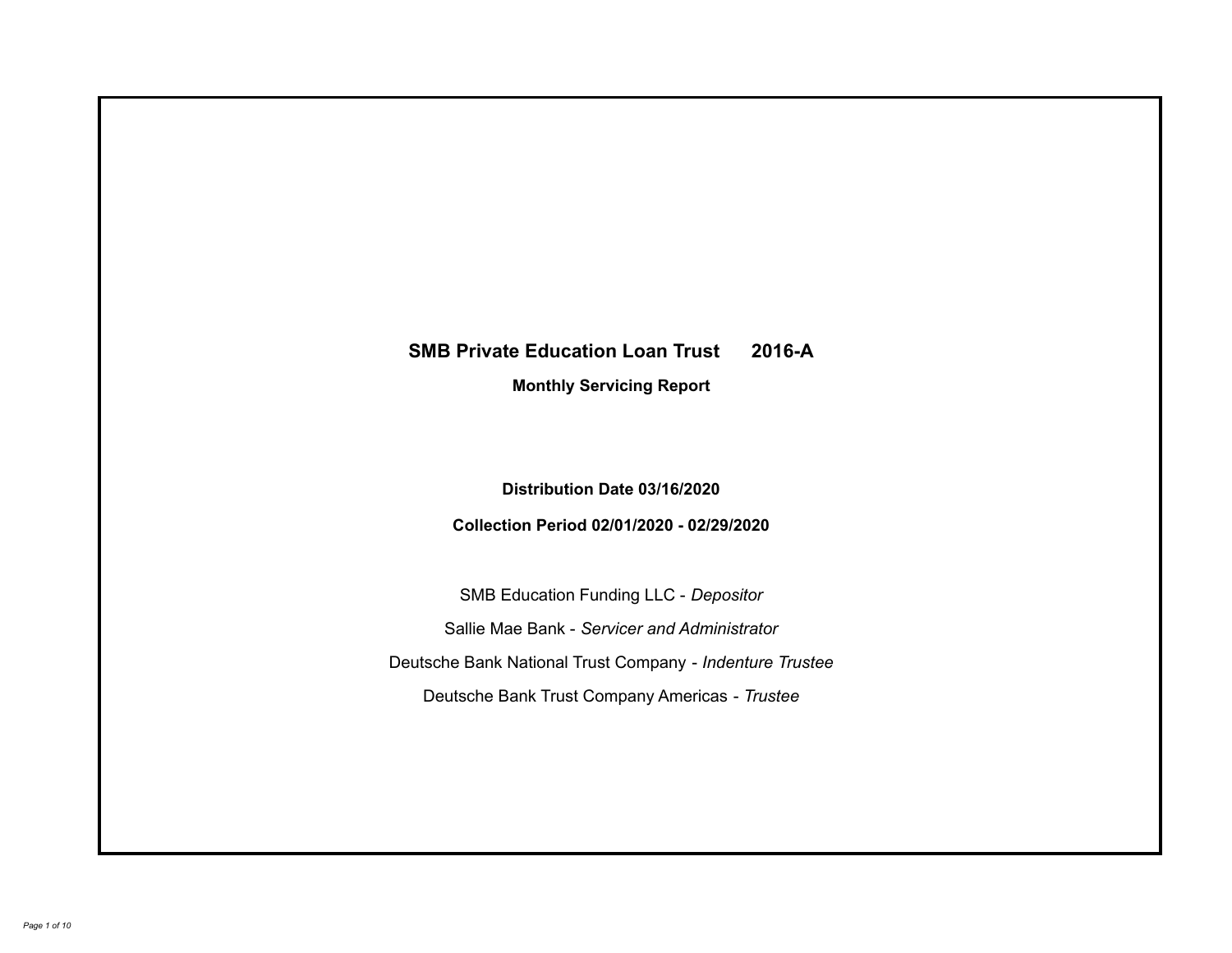| Α | <b>Student Loan Portfolio Characteristics</b>                  | <b>Settlement Date</b><br>05/26/2016 | 01/31/2020           | 02/29/2020           |
|---|----------------------------------------------------------------|--------------------------------------|----------------------|----------------------|
|   | <b>Principal Balance</b>                                       | \$585,861,635.84                     | \$344,087,768.51     | \$337,367,455.46     |
|   | Interest to be Capitalized Balance                             | 32,367,510.93                        | 15,373,015.44        | 14,792,549.52        |
|   | Pool Balance                                                   | \$618,229,146.77                     | \$359,460,783.95     | \$352,160,004.98     |
|   | Weighted Average Coupon (WAC)                                  |                                      |                      |                      |
|   | WAC1 (Contractual Interest Rate on the Loan)                   | 8.26%                                | 8.92%                | 8.92%                |
|   | WAC2 (Average of Applicable Interest Rate)                     | 8.23%                                | 8.84%                | 8.84%                |
|   | WAC3 (Average of Actual Interest Rate)                         | 8.16%                                | 8.76%                | 8.75%                |
|   | Weighted Average Remaining Term                                | 134.18                               | 125.57               | 125.78               |
|   | Number of Loans                                                | 53,959                               | 32,260               | 31,620               |
|   | Number of Borrowers                                            | 52,283                               | 31,109               | 30,507               |
|   | Pool Factor<br>Since Issued Total Constant Prepayment Rate (1) |                                      | 0.581436165<br>9.88% | 0.569626985<br>9.94% |
|   |                                                                |                                      |                      |                      |
| B | <b>Debt Securities</b><br><b>Cusip/Isin</b>                    | 02/18/2020                           |                      | 03/16/2020           |
|   | A <sub>2</sub> A<br>78449FAB7                                  | \$124,868,510.31                     |                      | \$121,703,456.71     |
|   | A <sub>2</sub> B<br>78449FAC5                                  | \$76,754,038.45                      |                      | \$74,808,546.78      |
|   | B<br>78449FAD3                                                 | \$50,000,000.00                      |                      | \$50,000,000.00      |
|   |                                                                |                                      |                      |                      |
| C | <b>Certificates</b><br>Cusip/Isin                              | 02/18/2020                           |                      | 03/16/2020           |
|   | 78449F101<br>Residual                                          | \$100,000.00                         |                      | \$100,000.00         |
|   |                                                                |                                      |                      |                      |
| D | <b>Account Balances</b>                                        | 02/18/2020                           |                      | 03/16/2020           |
|   | Reserve Account Balance                                        | \$1,557,854.00                       |                      | \$1,557,854.00       |
|   |                                                                |                                      |                      |                      |
| E | <b>Asset / Liability</b>                                       | 02/18/2020                           |                      | 03/16/2020           |
|   | Overcollateralization Percentage                               | 30.00%                               |                      | 30.00%               |
|   | Specified Overcollateralization Amount                         | \$107,838,235.19                     |                      | \$105,648,001.49     |
|   | Actual Overcollateralization Amount                            | \$107,838,235.19                     |                      | \$105,648,001.49     |

(1) For additional information, see 'Since Issued CPR Methodology' found on page 11 of this report.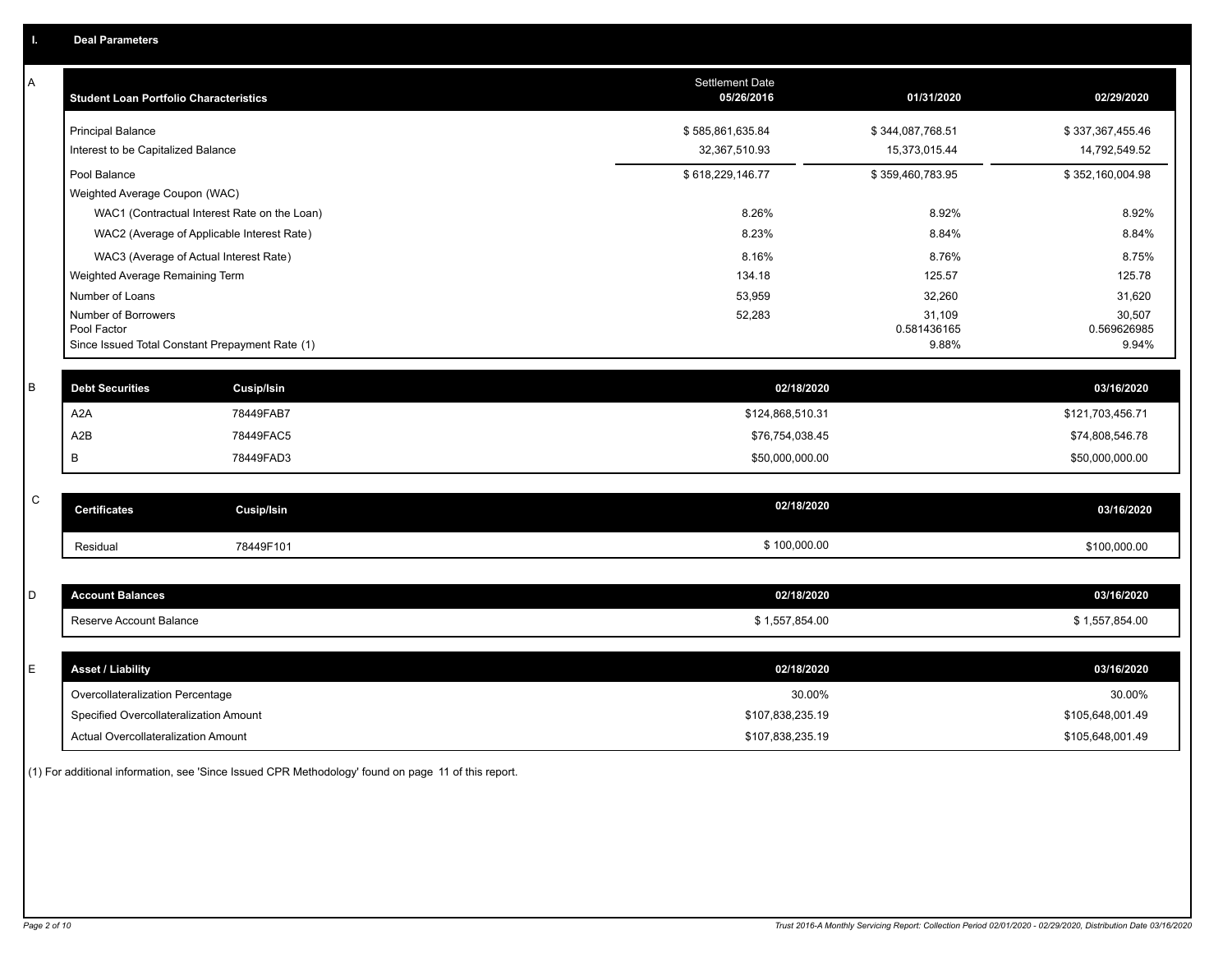## **II. 2016-A Trust Activity 02/01/2020 through 02/29/2020**

| <b>Borrower Principal</b><br>7,401,999.33<br>0.00<br><b>Consolidation Activity Principal</b><br>Seller Principal Reimbursement<br>0.00<br>Servicer Principal Reimbursement<br>0.00<br>Delinquent Principal Purchases by Servicer<br>0.00<br>10,744.19<br><b>Other Principal Deposits</b><br>\$7,412,743.52<br><b>Total Principal Receipts</b><br>B<br><b>Student Loan Interest Receipts</b><br>Borrower Interest<br>1,922,890.68<br>0.00<br><b>Consolidation Activity Interest</b><br>Seller Interest Reimbursement<br>0.00<br>0.00<br>Servicer Interest Reimbursement<br>0.00<br>Delinquent Interest Purchases by Servicer<br>233.81<br><b>Other Interest Deposits</b><br><b>Total Interest Receipts</b><br>\$1,923,124.49<br>С<br><b>Recoveries on Realized Losses</b><br>\$76,437.59<br>\$13,742.69<br>D<br><b>Investment Income</b><br>Е<br><b>Funds Borrowed from Next Collection Period</b><br>\$0.00<br>F<br>\$0.00<br><b>Funds Repaid from Prior Collection Period</b><br>G<br>\$0.00<br><b>Loan Sale or Purchase Proceeds</b><br>\$0.00<br>н<br>Initial Deposits to Distribution Account<br><b>Excess Transferred from Other Accounts</b><br>\$0.00<br>\$0.00<br><b>Borrower Benefit Reimbursements</b><br>J<br><b>Other Deposits</b><br>\$0.00<br>Κ<br><b>Other Fees Collected</b><br>L<br>\$0.00<br>М<br><b>AVAILABLE FUNDS</b><br>\$9,426,048.29<br>N<br>Non-Cash Principal Activity During Collection Period<br>\$692,430.47<br>Aggregate Purchased Amounts by the Depositor, Servicer or Seller<br>O<br>\$10,978.00<br>P<br>Aggregate Loan Substitutions<br>\$0.00 | Α | <b>Student Loan Principal Receipts</b> |  |
|----------------------------------------------------------------------------------------------------------------------------------------------------------------------------------------------------------------------------------------------------------------------------------------------------------------------------------------------------------------------------------------------------------------------------------------------------------------------------------------------------------------------------------------------------------------------------------------------------------------------------------------------------------------------------------------------------------------------------------------------------------------------------------------------------------------------------------------------------------------------------------------------------------------------------------------------------------------------------------------------------------------------------------------------------------------------------------------------------------------------------------------------------------------------------------------------------------------------------------------------------------------------------------------------------------------------------------------------------------------------------------------------------------------------------------------------------------------------------------------------------------------------------------------------------------------------------------|---|----------------------------------------|--|
|                                                                                                                                                                                                                                                                                                                                                                                                                                                                                                                                                                                                                                                                                                                                                                                                                                                                                                                                                                                                                                                                                                                                                                                                                                                                                                                                                                                                                                                                                                                                                                                  |   |                                        |  |
|                                                                                                                                                                                                                                                                                                                                                                                                                                                                                                                                                                                                                                                                                                                                                                                                                                                                                                                                                                                                                                                                                                                                                                                                                                                                                                                                                                                                                                                                                                                                                                                  |   |                                        |  |
|                                                                                                                                                                                                                                                                                                                                                                                                                                                                                                                                                                                                                                                                                                                                                                                                                                                                                                                                                                                                                                                                                                                                                                                                                                                                                                                                                                                                                                                                                                                                                                                  |   |                                        |  |
|                                                                                                                                                                                                                                                                                                                                                                                                                                                                                                                                                                                                                                                                                                                                                                                                                                                                                                                                                                                                                                                                                                                                                                                                                                                                                                                                                                                                                                                                                                                                                                                  |   |                                        |  |
|                                                                                                                                                                                                                                                                                                                                                                                                                                                                                                                                                                                                                                                                                                                                                                                                                                                                                                                                                                                                                                                                                                                                                                                                                                                                                                                                                                                                                                                                                                                                                                                  |   |                                        |  |
|                                                                                                                                                                                                                                                                                                                                                                                                                                                                                                                                                                                                                                                                                                                                                                                                                                                                                                                                                                                                                                                                                                                                                                                                                                                                                                                                                                                                                                                                                                                                                                                  |   |                                        |  |
|                                                                                                                                                                                                                                                                                                                                                                                                                                                                                                                                                                                                                                                                                                                                                                                                                                                                                                                                                                                                                                                                                                                                                                                                                                                                                                                                                                                                                                                                                                                                                                                  |   |                                        |  |
|                                                                                                                                                                                                                                                                                                                                                                                                                                                                                                                                                                                                                                                                                                                                                                                                                                                                                                                                                                                                                                                                                                                                                                                                                                                                                                                                                                                                                                                                                                                                                                                  |   |                                        |  |
|                                                                                                                                                                                                                                                                                                                                                                                                                                                                                                                                                                                                                                                                                                                                                                                                                                                                                                                                                                                                                                                                                                                                                                                                                                                                                                                                                                                                                                                                                                                                                                                  |   |                                        |  |
|                                                                                                                                                                                                                                                                                                                                                                                                                                                                                                                                                                                                                                                                                                                                                                                                                                                                                                                                                                                                                                                                                                                                                                                                                                                                                                                                                                                                                                                                                                                                                                                  |   |                                        |  |
|                                                                                                                                                                                                                                                                                                                                                                                                                                                                                                                                                                                                                                                                                                                                                                                                                                                                                                                                                                                                                                                                                                                                                                                                                                                                                                                                                                                                                                                                                                                                                                                  |   |                                        |  |
|                                                                                                                                                                                                                                                                                                                                                                                                                                                                                                                                                                                                                                                                                                                                                                                                                                                                                                                                                                                                                                                                                                                                                                                                                                                                                                                                                                                                                                                                                                                                                                                  |   |                                        |  |
|                                                                                                                                                                                                                                                                                                                                                                                                                                                                                                                                                                                                                                                                                                                                                                                                                                                                                                                                                                                                                                                                                                                                                                                                                                                                                                                                                                                                                                                                                                                                                                                  |   |                                        |  |
|                                                                                                                                                                                                                                                                                                                                                                                                                                                                                                                                                                                                                                                                                                                                                                                                                                                                                                                                                                                                                                                                                                                                                                                                                                                                                                                                                                                                                                                                                                                                                                                  |   |                                        |  |
|                                                                                                                                                                                                                                                                                                                                                                                                                                                                                                                                                                                                                                                                                                                                                                                                                                                                                                                                                                                                                                                                                                                                                                                                                                                                                                                                                                                                                                                                                                                                                                                  |   |                                        |  |
|                                                                                                                                                                                                                                                                                                                                                                                                                                                                                                                                                                                                                                                                                                                                                                                                                                                                                                                                                                                                                                                                                                                                                                                                                                                                                                                                                                                                                                                                                                                                                                                  |   |                                        |  |
|                                                                                                                                                                                                                                                                                                                                                                                                                                                                                                                                                                                                                                                                                                                                                                                                                                                                                                                                                                                                                                                                                                                                                                                                                                                                                                                                                                                                                                                                                                                                                                                  |   |                                        |  |
|                                                                                                                                                                                                                                                                                                                                                                                                                                                                                                                                                                                                                                                                                                                                                                                                                                                                                                                                                                                                                                                                                                                                                                                                                                                                                                                                                                                                                                                                                                                                                                                  |   |                                        |  |
|                                                                                                                                                                                                                                                                                                                                                                                                                                                                                                                                                                                                                                                                                                                                                                                                                                                                                                                                                                                                                                                                                                                                                                                                                                                                                                                                                                                                                                                                                                                                                                                  |   |                                        |  |
|                                                                                                                                                                                                                                                                                                                                                                                                                                                                                                                                                                                                                                                                                                                                                                                                                                                                                                                                                                                                                                                                                                                                                                                                                                                                                                                                                                                                                                                                                                                                                                                  |   |                                        |  |
|                                                                                                                                                                                                                                                                                                                                                                                                                                                                                                                                                                                                                                                                                                                                                                                                                                                                                                                                                                                                                                                                                                                                                                                                                                                                                                                                                                                                                                                                                                                                                                                  |   |                                        |  |
|                                                                                                                                                                                                                                                                                                                                                                                                                                                                                                                                                                                                                                                                                                                                                                                                                                                                                                                                                                                                                                                                                                                                                                                                                                                                                                                                                                                                                                                                                                                                                                                  |   |                                        |  |
|                                                                                                                                                                                                                                                                                                                                                                                                                                                                                                                                                                                                                                                                                                                                                                                                                                                                                                                                                                                                                                                                                                                                                                                                                                                                                                                                                                                                                                                                                                                                                                                  |   |                                        |  |
|                                                                                                                                                                                                                                                                                                                                                                                                                                                                                                                                                                                                                                                                                                                                                                                                                                                                                                                                                                                                                                                                                                                                                                                                                                                                                                                                                                                                                                                                                                                                                                                  |   |                                        |  |
|                                                                                                                                                                                                                                                                                                                                                                                                                                                                                                                                                                                                                                                                                                                                                                                                                                                                                                                                                                                                                                                                                                                                                                                                                                                                                                                                                                                                                                                                                                                                                                                  |   |                                        |  |
|                                                                                                                                                                                                                                                                                                                                                                                                                                                                                                                                                                                                                                                                                                                                                                                                                                                                                                                                                                                                                                                                                                                                                                                                                                                                                                                                                                                                                                                                                                                                                                                  |   |                                        |  |
|                                                                                                                                                                                                                                                                                                                                                                                                                                                                                                                                                                                                                                                                                                                                                                                                                                                                                                                                                                                                                                                                                                                                                                                                                                                                                                                                                                                                                                                                                                                                                                                  |   |                                        |  |
|                                                                                                                                                                                                                                                                                                                                                                                                                                                                                                                                                                                                                                                                                                                                                                                                                                                                                                                                                                                                                                                                                                                                                                                                                                                                                                                                                                                                                                                                                                                                                                                  |   |                                        |  |
|                                                                                                                                                                                                                                                                                                                                                                                                                                                                                                                                                                                                                                                                                                                                                                                                                                                                                                                                                                                                                                                                                                                                                                                                                                                                                                                                                                                                                                                                                                                                                                                  |   |                                        |  |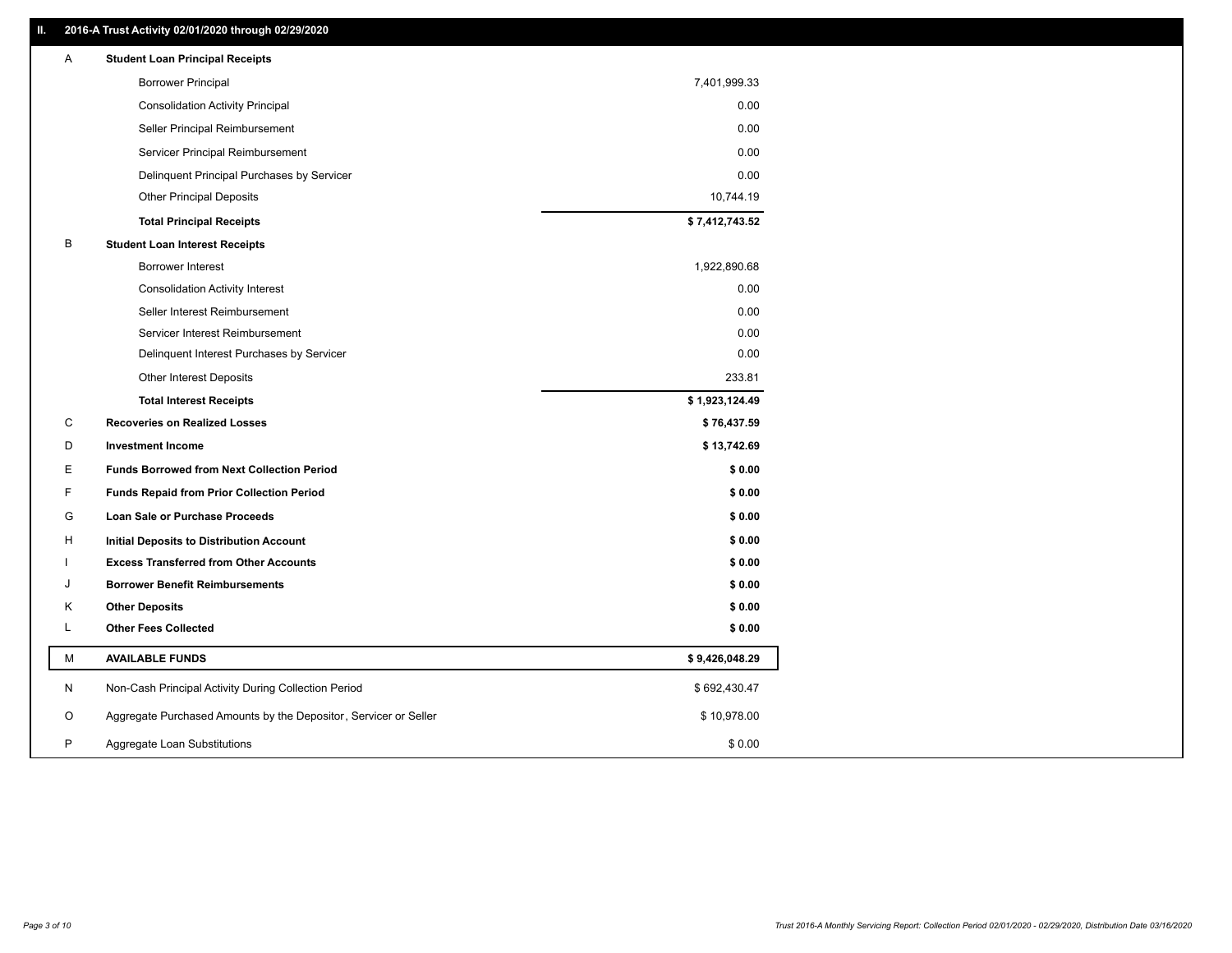|                   |                       |                          |            |                                                                  | <b>Loans by Repayment Status</b> |                            |                          |         |                                                                  |                |                            |
|-------------------|-----------------------|--------------------------|------------|------------------------------------------------------------------|----------------------------------|----------------------------|--------------------------|---------|------------------------------------------------------------------|----------------|----------------------------|
|                   |                       |                          | 02/29/2020 |                                                                  |                                  | 01/31/2020                 |                          |         |                                                                  |                |                            |
|                   |                       | <b>Wtd Avg</b><br>Coupon | # Loans    | <b>Principal and</b><br><b>Interest Accrued</b><br>to Capitalize | % of Principal                   | % of Loans in<br>Repay (1) | <b>Wtd Avg</b><br>Coupon | # Loans | <b>Principal and</b><br><b>Interest Accrued</b><br>to Capitalize | % of Principal | % of Loans in<br>Repay (1) |
| INTERIM:          | IN SCHOOL             | 10.08%                   | 1,156      | \$18,834,225.09                                                  | 5.348%                           | $-$ %                      | 10.06%                   | 1,210   | \$19,438,987.64                                                  | 5.408%         | $-$ %                      |
|                   | GRACE                 | 10.17%                   | 397        | \$6,021,221.15                                                   | 1.710%                           | $-$ %                      | 10.25%                   | 455     | \$6,922,710.59                                                   | 1.926%         | $-$ %                      |
|                   | <b>DEFERMENT</b>      | 9.70%                    | 1,854      | \$24,469,108.13                                                  | 6.948%                           | $-$ %                      | 9.70%                    | 1,825   | \$23,672,130.50                                                  | 6.585%         | $-$ %                      |
| <b>REPAYMENT:</b> | <b>CURRENT</b>        | 8.54%                    | 26,424     | \$277,482,404.50                                                 | 78.794%                          | 91.628%                    | 8.54%                    | 26,766  | \$281,273,458.63                                                 | 78.249%        | 90.901%                    |
|                   | 31-60 DAYS DELINQUENT | 9.08%                    | 489        | \$7,171,849.09                                                   | 2.037%                           | 2.368%                     | 9.15%                    | 561     | \$7,719,291.92                                                   | 2.147%         | 2.495%                     |
|                   | 61-90 DAYS DELINQUENT | 8.10%                    | 221        | \$3,041,930.14                                                   | 0.864%                           | 1.004%                     | 7.67%                    | 245     | \$3,291,844.14                                                   | 0.916%         | 1.064%                     |
|                   | > 90 DAYS DELINQUENT  | 9.61%                    | 148        | \$2,010,244.13                                                   | 0.571%                           | 0.664%                     | 9.73%                    | 131     | \$1,848,804.48                                                   | 0.514%         | 0.597%                     |
|                   | FORBEARANCE           | 8.75%                    | 931        | \$13,129,022.75                                                  | 3.728%                           | 4.335%                     | 8.79%                    | 1,067   | \$15,293,556.05                                                  | 4.255%         | 4.943%                     |
| <b>TOTAL</b>      |                       |                          | 31,620     | \$352,160,004.98                                                 | 100.00%                          | 100.00%                    |                          | 32,260  | \$359,460,783.95                                                 | 100.00%        | 100.00%                    |

Percentages may not total 100% due to rounding \*

1 Loans classified in "Repayment" include any loan for which interim interest only, \$25 fixed payments or full principal and interest payments are due.

| <b>Loans by Borrower Status</b> |                                                                                                                                                                                |                          |         |                                                                  |                |                                |                          |         |                                                           |                |                                |
|---------------------------------|--------------------------------------------------------------------------------------------------------------------------------------------------------------------------------|--------------------------|---------|------------------------------------------------------------------|----------------|--------------------------------|--------------------------|---------|-----------------------------------------------------------|----------------|--------------------------------|
|                                 |                                                                                                                                                                                |                          |         | 02/29/2020                                                       |                |                                | 01/31/2020               |         |                                                           |                |                                |
|                                 |                                                                                                                                                                                | <b>Wtd Avg</b><br>Coupon | # Loans | <b>Principal and</b><br><b>Interest Accrued</b><br>to Capitalize | % of Principal | % of Loans in<br>P&I Repay (2) | <b>Wtd Avg</b><br>Coupon | # Loans | Principal and<br><b>Interest Accrued</b><br>to Capitalize | % of Principal | % of Loans in<br>P&I Repay (2) |
| INTERIM:                        | IN SCHOOL                                                                                                                                                                      | 9.66%                    | 2,276   | \$35,362,314.64                                                  | 10.042%        | $-$ %                          | 9.66%                    | 2,388   | \$36,877,433.69                                           | 10.259%        | $-$ %                          |
|                                 | GRACE                                                                                                                                                                          | 9.74%                    | 784     | \$11,620,945.86                                                  | 3.300%         | $-$ %                          | 9.72%                    | 894     | \$13,259,085.21                                           | 3.689%         | $-$ %                          |
|                                 | <b>DEFERMENT</b>                                                                                                                                                               | 9.31%                    | 3,532   | \$46,377,973.38                                                  | 13.170%        | $-$ %                          | 9.29%                    | 3,494   | \$45,253,479.41                                           | 12.589%        | $-$ %                          |
| P&I REPAYMENT:                  | <b>CURRENT</b>                                                                                                                                                                 | 8.45%                    | 23,262  | \$233,802,222.67                                                 | 66.391%        | 90.341%                        | 8.46%                    | 23,513  | \$236,467,184.91                                          | 65.784%        | 89.547%                        |
|                                 | 31-60 DAYS DELINQUENT                                                                                                                                                          | 9.06%                    | 472     | \$6,890,071.86                                                   | 1.957%         | 2.662%                         | 9.10%                    | 535     | \$7,278,593.98                                            | 2.025%         | 2.756%                         |
|                                 | 61-90 DAYS DELINQUENT                                                                                                                                                          | 8.08%                    | 218     | \$3,004,043.17                                                   | 0.853%         | 1.161%                         | 7.66%                    | 239     | \$3,192,076.88                                            | 0.888%         | 1.209%                         |
|                                 | > 90 DAYS DELINQUENT                                                                                                                                                           | 9.61%                    | 145     | \$1,973,410.65                                                   | 0.560%         | 0.763%                         | 9.73%                    | 130     | \$1,839,373.82                                            | 0.512%         | 0.697%                         |
|                                 | FORBEARANCE                                                                                                                                                                    | 8.75%                    | 931     | \$13,129,022.75                                                  | 3.728%         | 5.073%                         | 8.79%                    | 1,067   | \$15,293,556.05                                           | 4.255%         | 5.791%                         |
| <b>TOTAL</b><br>$\star$         | Percentages may not total 100% due to rounding<br>2 Loans classified in "P&I Repayment" includes only those loans for which scheduled principal and interest payments are due. |                          | 31,620  | \$352,160,004.98                                                 | 100.00%        | 100.00%                        |                          | 32,260  | \$359,460,783.95                                          | 100.00%        | 100.00%                        |

WAC reflects WAC3 To conform with company standard reporting these sections now include Princial and Interest Accrued to Capitalize .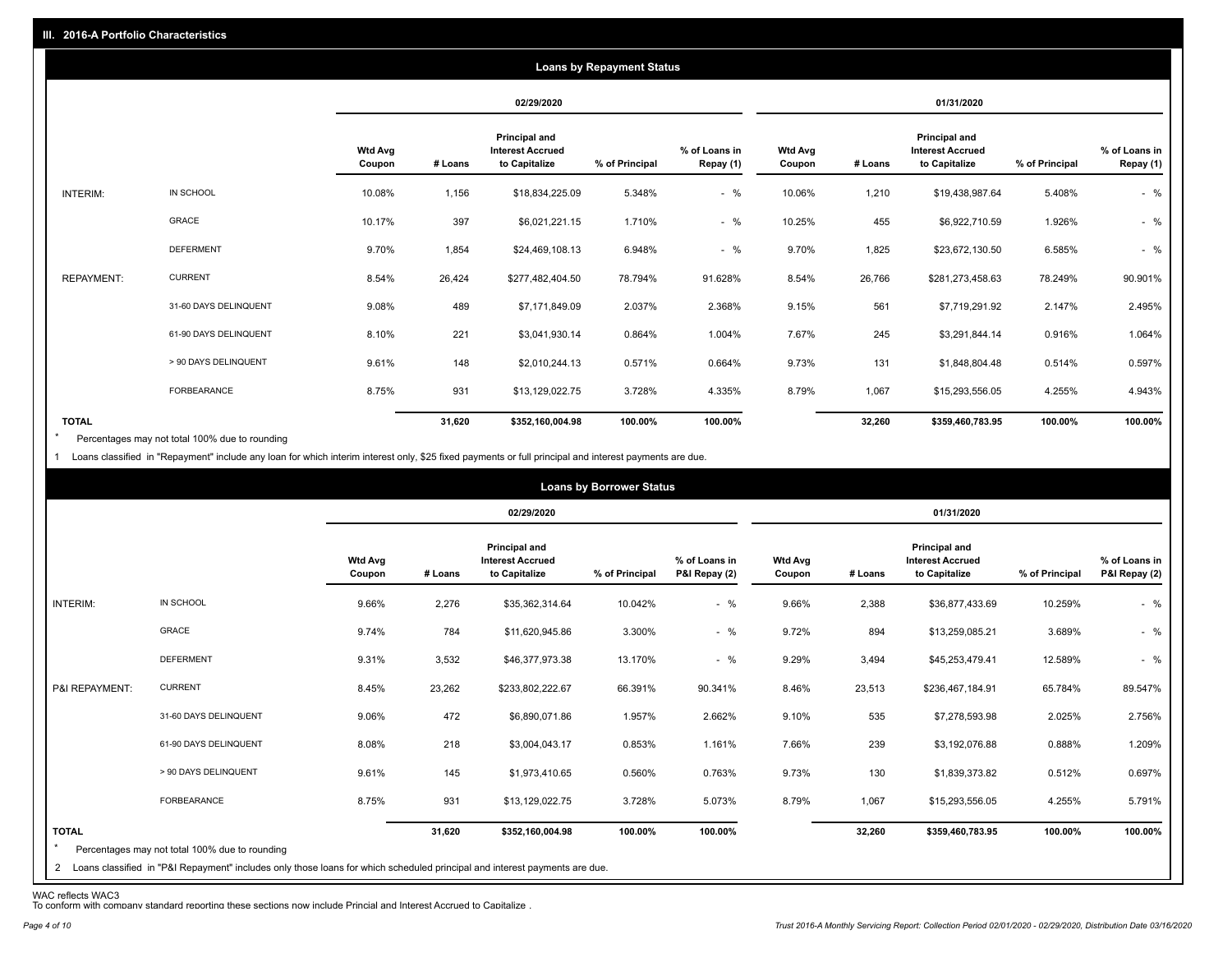| Pool Balance                                                                                     | \$352,160,004.98 | \$359,460,783.95 |  |
|--------------------------------------------------------------------------------------------------|------------------|------------------|--|
|                                                                                                  |                  |                  |  |
| Total # Loans                                                                                    | 31,620           | 32,260           |  |
| Total # Borrowers                                                                                | 30,507           | 31,109           |  |
| Weighted Average Coupon                                                                          | 8.84%            | 8.84%            |  |
| Weighted Average Remaining Term                                                                  | 125.78           | 125.57           |  |
| Percent of Pool - Cosigned                                                                       | 93.1%            | 93.1%            |  |
| Percent of Pool - Non Cosigned                                                                   | 6.9%             | 6.9%             |  |
| Borrower Interest Accrued for Period                                                             | \$2,430,552.76   | \$2,505,514.06   |  |
| Outstanding Borrower Interest Accrued                                                            | \$17,213,018.81  | \$17,914,857.26  |  |
| Gross Principal Realized Loss - Periodic *                                                       | \$393,630.13     | \$441,425.49     |  |
| Gross Principal Realized Loss - Cumulative *                                                     | \$19,920,181.42  | \$19,526,551.29  |  |
| Recoveries on Realized Losses - Periodic                                                         | \$76,437.59      | \$64,124.60      |  |
| Recoveries on Realized Losses - Cumulative                                                       | \$3,080,567.99   | \$3,004,130.40   |  |
| Net Losses - Periodic                                                                            | \$317,192.54     | \$377,300.89     |  |
| Net Losses - Cumulative                                                                          | \$16,839,613.43  | \$16,522,420.89  |  |
| Non-Cash Principal Activity - Capitalized Interest                                               | \$1,090,605.63   | \$563,109.12     |  |
| Since Issued Total Constant Prepayment Rate (CPR) (1)                                            | 9.94%            | 9.88%            |  |
| <b>Loan Substitutions</b>                                                                        | \$0.00           | \$0.00           |  |
| <b>Cumulative Loan Substitutions</b>                                                             | \$0.00           | \$0.00           |  |
| <b>Unpaid Servicing Fees</b>                                                                     | \$0.00           | \$0.00           |  |
| <b>Unpaid Administration Fees</b>                                                                | \$0.00           | \$0.00           |  |
| <b>Unpaid Carryover Servicing Fees</b>                                                           | \$0.00           | \$0.00           |  |
| Note Interest Shortfall                                                                          | \$0.00           | \$0.00           |  |
| Loans in Modification                                                                            | \$29,989,357.70  | \$29,844,047.80  |  |
| % of Loans in Modification as a % of Loans in Repayment (P&I)                                    | 12.21%           | 12.00%           |  |
|                                                                                                  |                  |                  |  |
| % Annualized Gross Principal Realized Loss - Periodic as a %<br>of Loans in Repayment (P&I) * 12 | 1.92%            | 2.13%            |  |
| % Gross Principal Realized Loss - Cumulative as a % of<br>Original Pool Balance                  | 3.22%            | 3.16%            |  |

\* In accordance with the Servicer's current policies and procedures, after September 1, 2017 loans subject to bankruptcy claims generally will not be reported as a charged- off unless and until they are delinquent for 120

(1) For additional information, see 'Since Issued CPR Methodology' found on page 11 of this report.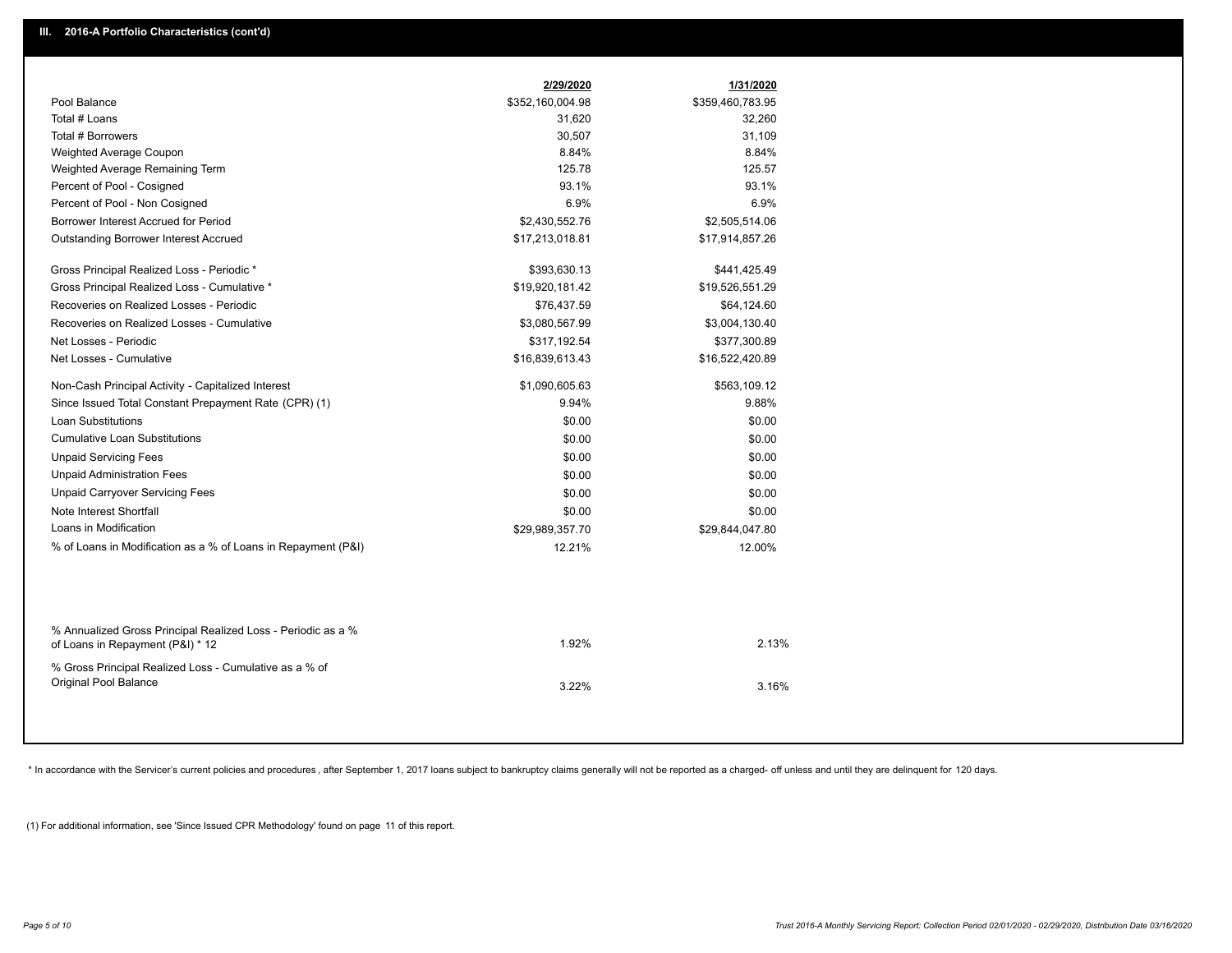#### **Loan Program**  A

|                                    | Weighted<br><b>Average Coupon</b> | # LOANS | <b>\$ AMOUNT</b> | $%$ *    |
|------------------------------------|-----------------------------------|---------|------------------|----------|
| - Smart Option Interest-Only Loans | 7.87%                             | 6,898   | \$54,740,401.00  | 15.544%  |
| - Smart Option Fixed Pay Loans     | 8.77%                             | 8,479   | \$112,250,854.17 | 31.875%  |
| - Smart Option Deferred Loans      | 9.01%                             | 16.243  | \$185,168,749.81 | 52.581%  |
| - Other Loan Programs              | $0.00\%$                          | 0       | \$0.00           | 0.000%   |
| <b>Total</b>                       | 8.75%                             | 31,620  | \$352,160,004.98 | 100.000% |

\* Percentages may not total 100% due to rounding

B

C

**Index Type**

|                       | Weighted<br><b>Average Coupon</b> | # LOANS     | <b>\$ AMOUNT</b> | $%$ *     |
|-----------------------|-----------------------------------|-------------|------------------|-----------|
| - Fixed Rate Loans    | 7.51%                             | 6,926       | \$88,556,707.31  | 25.147%   |
| - LIBOR Indexed Loans | 9.17%                             | 24,694      | \$263,603,297.67 | 74.853%   |
| - Other Index Rates   | $0.00\%$                          | $\mathbf 0$ | \$0.00           | $0.000\%$ |
| Total                 | 8.75%                             | 31,620      | \$352,160,004.98 | 100.000%  |

\* Percentages may not total 100% due to rounding

## **Weighted Average Recent FICO**

| $0 - 639$<br>640 - 669<br>670 - 699 | 2,882<br>2,103 | \$31,967,389.49<br>\$23,219,381.22 | 9.078%<br>6.593% |
|-------------------------------------|----------------|------------------------------------|------------------|
|                                     |                |                                    |                  |
|                                     |                |                                    |                  |
|                                     | 3,368          | \$37,846,381.52                    | 10.747%          |
| 700 - 739                           | 6,546          | \$76,706,501.33                    | 21.782%          |
| $740 +$                             | 16,720         | \$182,415,961.95                   | 51.799%          |
| N/A <sup>(1)</sup>                  |                | \$4,389.47                         | 0.001%           |
| <b>Total</b>                        | 31,620         | \$352,160,004.98                   | 100.000%         |

WAC reflects WAC3

To conform with company standard reporting these sections now include Princial and Interest Accrued to Capitalize .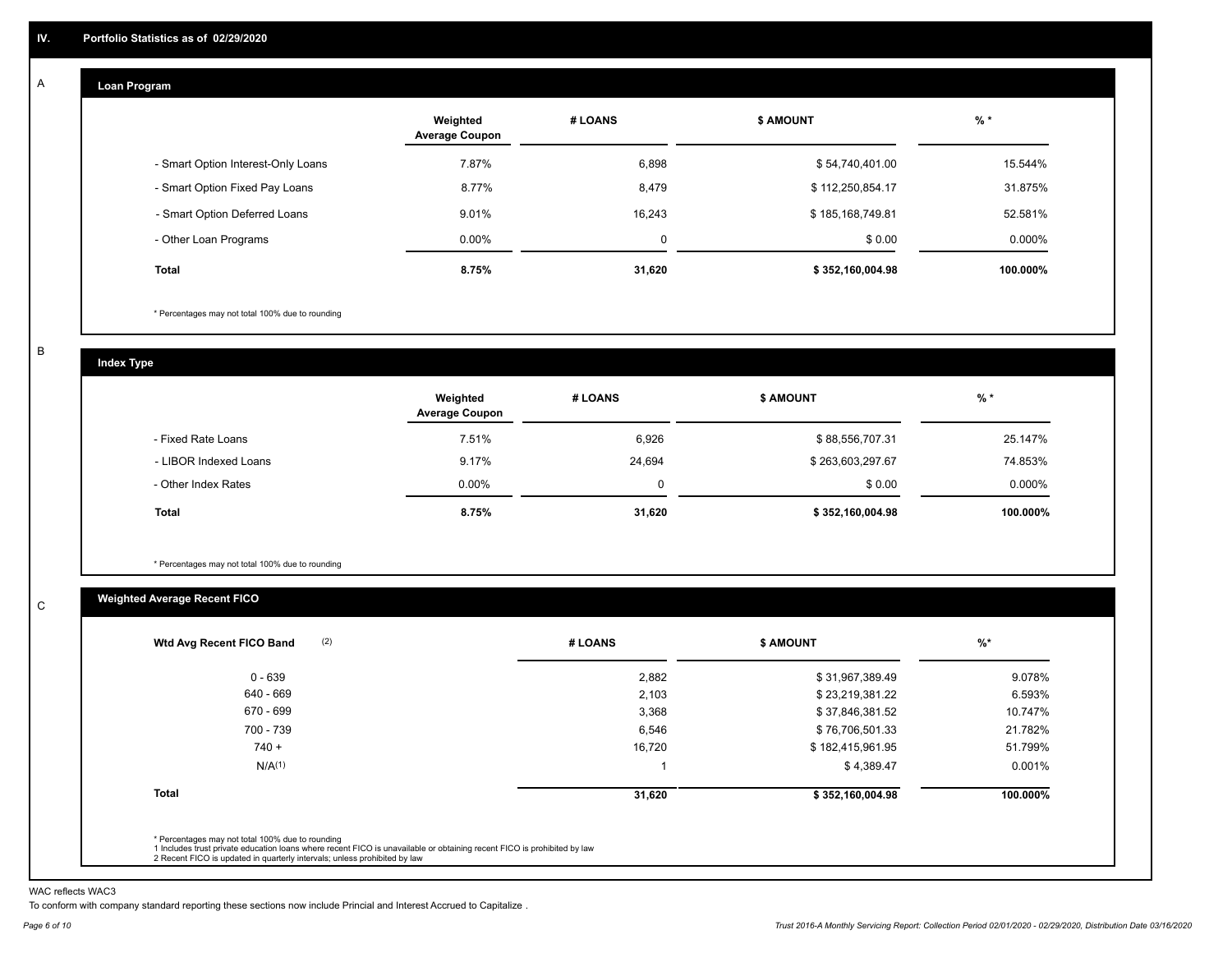| V. | 2016-A Reserve Account, Principal Distribution, and R-2 Certificate Calculations        |                  |
|----|-----------------------------------------------------------------------------------------|------------------|
| А. | <b>Reserve Account</b>                                                                  |                  |
|    | Specified Reserve Account Balance                                                       | \$1,557,854.00   |
|    | Actual Reserve Account Balance                                                          | \$1,557,854.00   |
| В. | <b>Principal Distribution Amount</b>                                                    |                  |
|    | Class A Notes Outstanding<br>i.                                                         | \$201,622,548.76 |
|    | Pool Balance<br>ii.                                                                     | \$352,160,004.98 |
|    | First Priority Principal Distribution Amount (i - ii)<br>iii.                           | \$0.00           |
|    | Class A and B Notes Outstanding<br>iv.                                                  | \$251,622,548.76 |
|    | First Priority Principal Distribution Amount<br>۷.                                      | \$0.00           |
|    | Pool Balance<br>vi.                                                                     | \$352,160,004.98 |
|    | Specified Overcollateralization Amount<br>vii.                                          | \$105,648,001.49 |
|    | Regular Principal Distribution Amount (if (iv > 0, (iv - v) - (vi - vii))<br>viii.      | \$5,110,545.27   |
|    | Pool Balance<br>ix.                                                                     | \$352,160,004.98 |
|    | 10% of Initial Pool Balance<br>х.                                                       | \$61,822,914.68  |
|    | First Priority Principal Distribution Amount<br>xi.                                     | \$0.00           |
|    | Regular Principal Distribution Amount<br>xii.                                           | \$5,110,545.27   |
|    | Available Funds (after payment of waterfall items A through I)<br>xiii.                 | \$3,458,529.76   |
|    | Additional Principal Distribution Amount (if(vi <= x,min(xiii, vi - xi - xii)))<br>xiv. | \$0.00           |
| C. | R-2 Certificate                                                                         |                  |
|    | <b>Previous Notional Balance</b>                                                        | \$37,490,591.00  |
|    | Shortfall of Principal                                                                  | \$0.00           |
|    | Shortfall of Interest                                                                   | \$0.00           |
|    | <b>Current Notional Balance</b>                                                         | \$37,490,591.00  |
|    | Excess Distribution Allocated (1)                                                       | \$975,315.14     |
|    |                                                                                         |                  |
|    |                                                                                         |                  |

1. Until the notional amount of the R-2 Certificate is reduced to zero and if there is excess cash through the distribution available it will be distributed to the R-2 Certificate, otherwise the amount will be zero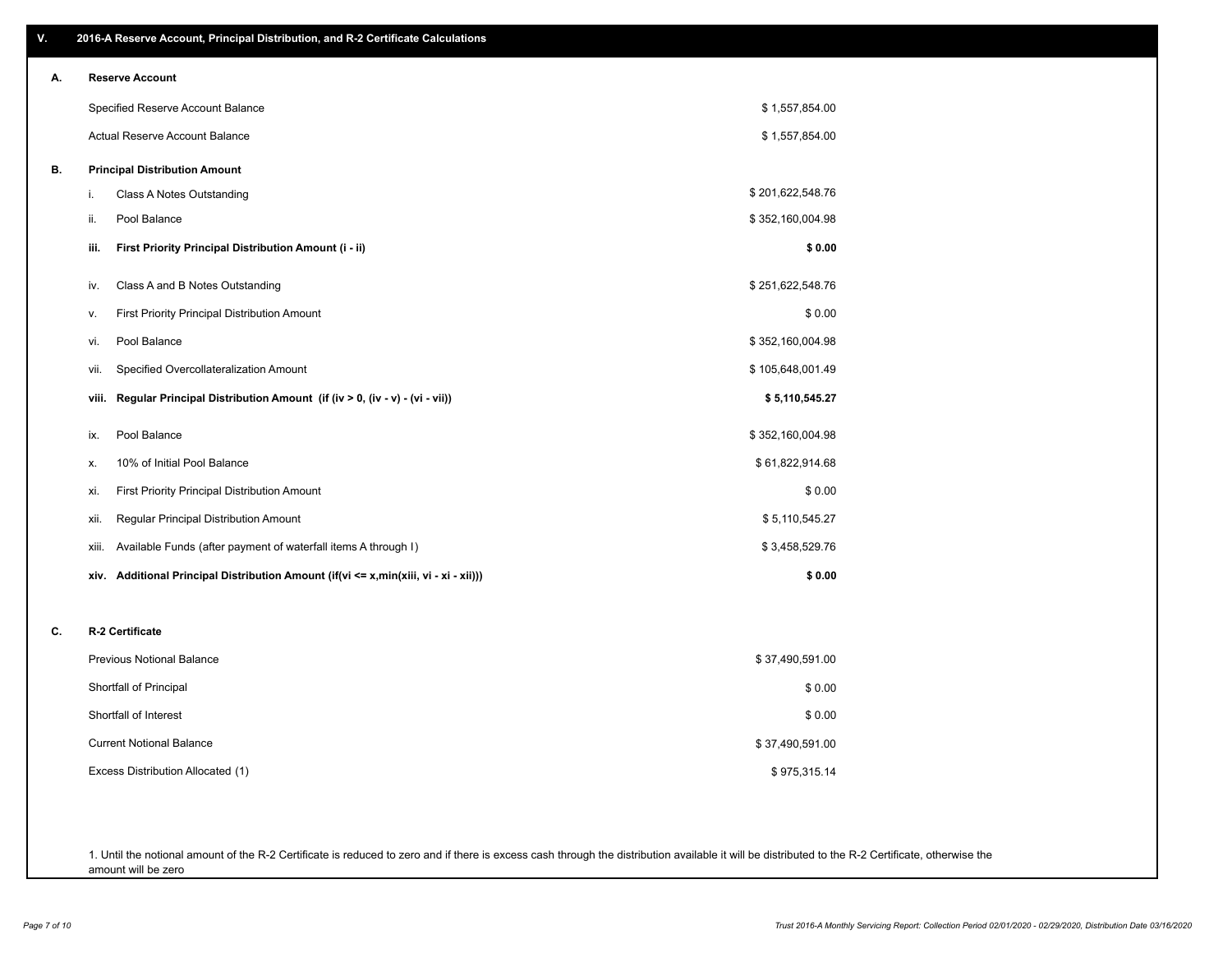|                                                               | Paid           | <b>Funds Balance</b> |
|---------------------------------------------------------------|----------------|----------------------|
| <b>Total Available Funds</b>                                  |                | \$9,426,048.29       |
| <b>Trustee Fees</b><br>A                                      | \$0.00         | \$9,426,048.29       |
| В<br><b>Servicing Fees</b>                                    | \$229,921.64   | \$9,196,126.65       |
| C<br>i. Administration Fees                                   | \$8,333.00     | \$9,187,793.65       |
| ii. Unreimbursed Administrator Advances plus any Unpaid       | \$0.00         | \$9,187,793.65       |
| Class A Noteholders Interest Distribution Amount<br>D         | \$462,774.87   | \$8,725,018.78       |
| E.<br><b>First Priority Principal Payment</b>                 | \$0.00         | \$8,725,018.78       |
| <b>Class B Noteholders Interest Distribution Amount</b><br>F. | \$155,943.75   | \$8,569,075.03       |
| <b>Reinstatement Reserve Account</b><br>G                     | \$0.00         | \$8,569,075.03       |
| H<br><b>Regular Principal Distribution</b>                    | \$5,110,545.27 | \$3,458,529.76       |
| $\mathbf{I}$<br><b>Carryover Servicing Fees</b>               | \$0.00         | \$3,458,529.76       |
| Additional Principal Distribution Amount<br>J                 | \$0.00         | \$3,458,529.76       |
| Κ<br>Unpaid Expenses of Trustee                               | \$0.00         | \$3,458,529.76       |
| Unpaid Expenses of Administrator<br>L                         | \$0.00         | \$3,458,529.76       |
| M<br>i. Remaining Funds to the R-1 Certificateholder(s)       | \$2,483,214.62 | \$975,315.14         |
| ii. Remaining Funds to the R-2 Certificateholder(s)           | \$975,315.14   | \$0.00               |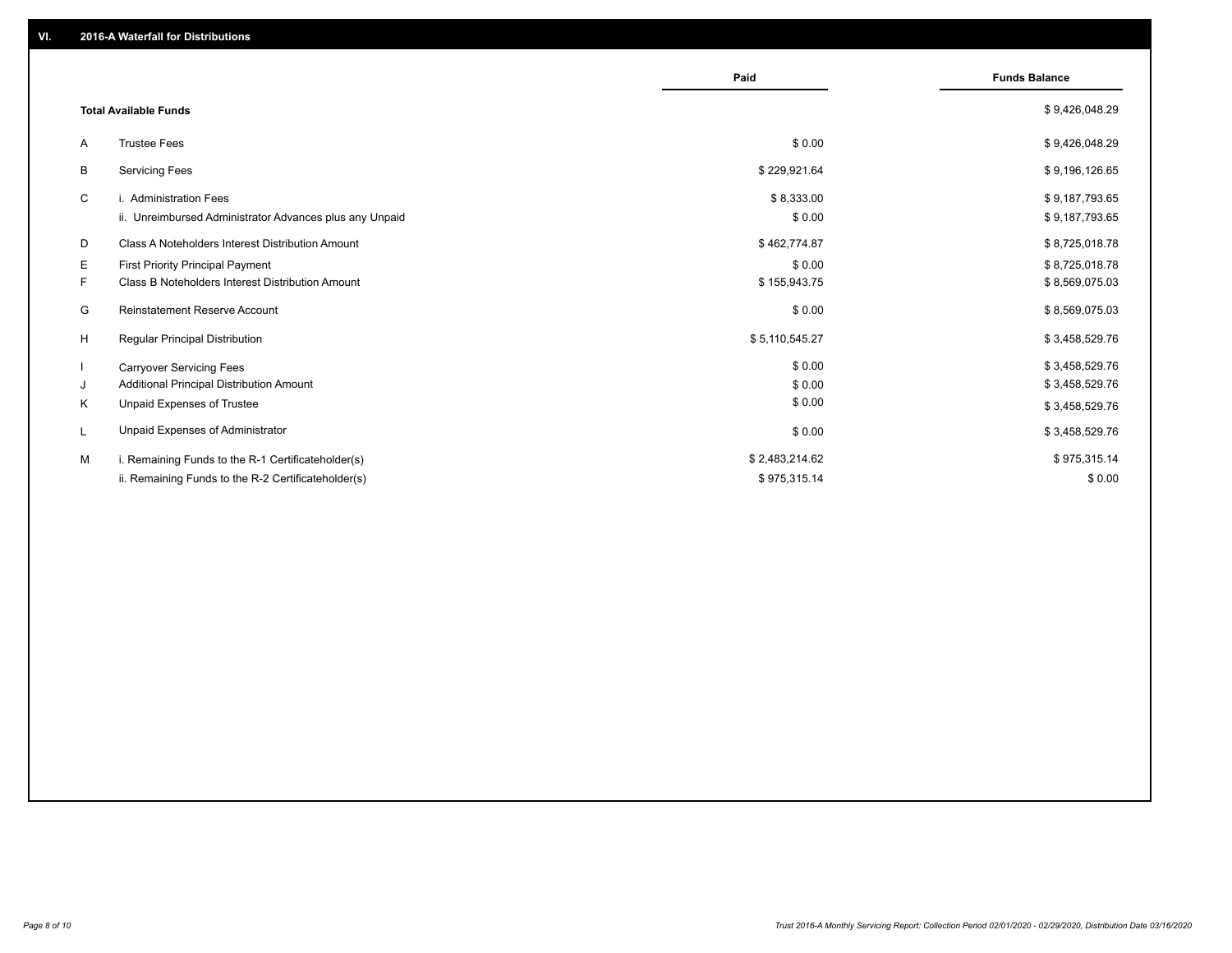## Ending Balance Factor Paydown Factor 0.014518594 0.014518595 0.000000000 Ending Principal Balance \$ 121,703,456.71 \$ \$ 74,808,546.78 \$ \$ \$ \$ \$ \$ 50,000,000.00 Principal Paid \$3,165,053.60 \$ 1,945,491.67 \$ - Interest Shortfall \$ - \$ - \$ - Interest Paid \$ 280,954.15 \$ 181,820.72 \$ 155,943.75 Total Interest Due \$155,943.75 \$ 181,820.72 \$ 181,820.72 \$ 181,820.72 \$ 181,820.72 Interest Shortfall from Prior Period Plus Accrued Interest \$ - \$ - \$ - Current Interest Due \$ 280,954.15 \$ 181,820.72 \$ 155,943.75 Accrued Interest Factor 0.002250000 0.002368875 0.003118875 Interest Rate\* 2.70000% 3.15850% 4.15850% Daycount Fraction 0.08333333 0.07500000 0.07500000 Accrual Period End 3/15/2020 3/16/2020 3/16/2020 Accrual Period Begin 2/15/2020 2/18/2020 2/18/2020 Record Date (Days Prior to Distribution) 1 1 NEW YORK BUSINESS DAY 1 NEW YORK BUSINESS DAY 1 NEW YORK BUSINESS DAY Spread/Fixed Rate 2.70% 1.50% 2.50% Index FIXED LIBOR LIBOR Beginning Balance \$ 124,868,510.31 \$ 76,754,038.45 \$ 50,000,000.00 Cusip/Isin 78449FAB7 78449FAC5 78449FAD3 **A2A A2B B** 0.558272737 0.558272737 1.000000000 **Distribution Amounts**

\* Pay rates for Current Distribution. For the interest rates applicable to the next distribution date, please see https://www.salliemae.com/about/investors/data/SMBabrate.txt.

**VII. 2016-A Distributions**